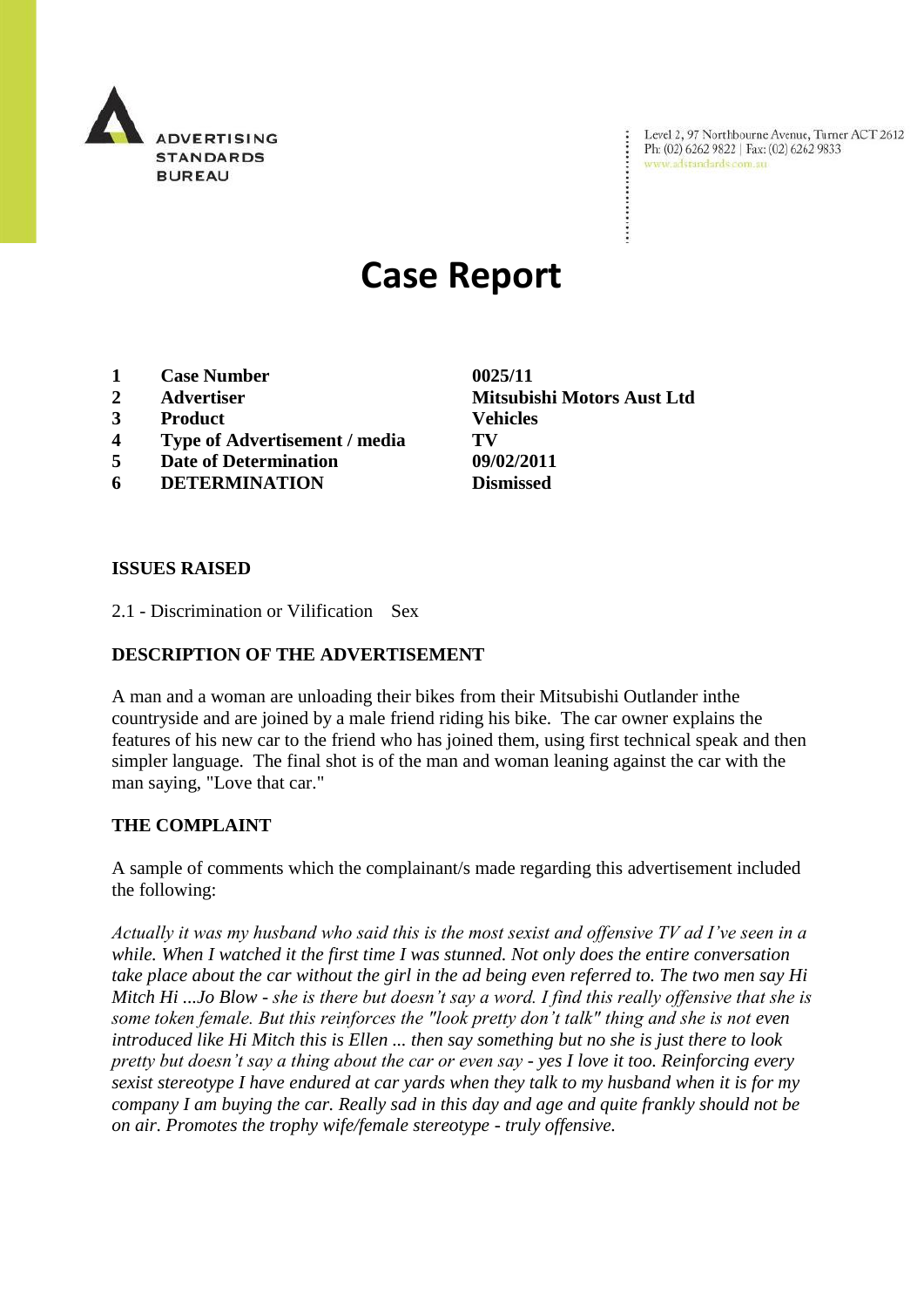#### **THE ADVERTISER'S RESPONSE**

Comments which the advertiser made in response to the complainant/s regarding this advertisement include the following:

*As we understand the complaint and putting it at its highest having regard to the AANA Code, the essence of the complaint appears to be that the TVC:*

*-?includes a female role merely as an exercise in tokenism;*

*- that it in some way suggests that the female player – and apparently therefore, women in general – know nothing about cars and are not be taken seriously, or even considered in the context of a discussion about a motor vehicle purchase; and*

*- the TVC therefore discriminates or vilifies the female player and thus, women generally on the basis of her sex or vilifies her and women generally.* 

*That is, as we say, putting it at its highest. However, on any reasonable consideration of the TVC and with respect to the complainant MMAL and Clemenger believe that to be an extraordinary (and very strained) proposition. More particularly we do not one believe that it would be reflected in the broader community and/or that the TVC otherwise offends in any way against prevailing community standards (the relevant measure under the AANA Code). In determining the complaint the TVC must be viewed as a whole and "as is". However, we note (with respect to the complainant) that, in order to make this complaint the complainant has deconstructed and reconstructed the TVC in order to fit the case she wishes to advance. The result is that the complainant makes assumptions about and reads into the TVC much which is in fact neither explicitly expressed in, nor reasonably implied by, it. Thus, for example, the complaint itself adopts an unfortunate stereotype when it suggests that the female role is one of a 'wife' (and hence, she is a 'trophy wife'). There is however nothing to suggest any particular relationship between the female character and 'Mitch' let alone that of husband and wife.*

*The complaint also advances the view that the failure of the other unnamed man to say hello to the female player and the failure of 'Mitch' to introduce her is in some way to treat her as a token and depicts conduct that is discriminatory or which vilifies her on the basis of her sex. Again, on any reasonable view that is extraordinary and simply construes the TVC to fit the argument the complainant wishes to make. Why could it not be the case that, given that the three people in the TVC are going biking together, all three are well known to one and other and that no introduction is necessary. In any event, the highest a reasonable person may put that conduct is 'rude' – but certainly not 'discriminatory' or a 'vilifying'.*

*Similarly, the complaint seems to contend that in the absence of a speaking part the inclusion of the woman is a 'token' and suggests she has nothing to say – or could contribute nothing to – the conversation about the attributes of the vehicle. Again, though, why could it not be the case that (having regard to the expression on her face and confident pose towards the end of the TVC), the female player is in fact speaking volumes through her body language – and conveying smug satisfaction at the wonderful (indeed, superior) attributes of the vehicle that 'Mitch' is explaining and of which she too is clearly proud?*

*Indeed, it is arguable that the contrast between the strong silent "one look says it all" female part and the "Mitch" character's show off technical babble and almost condescending explanation of the terms he uses (so that his male friend can understand him)- not his female friend) portrays a very strong female image.*

*In all the circumstances and on any reasonable viewing of the TVC we suggest that any reasonable person viewing it could not possibly understand it to suggest that women are*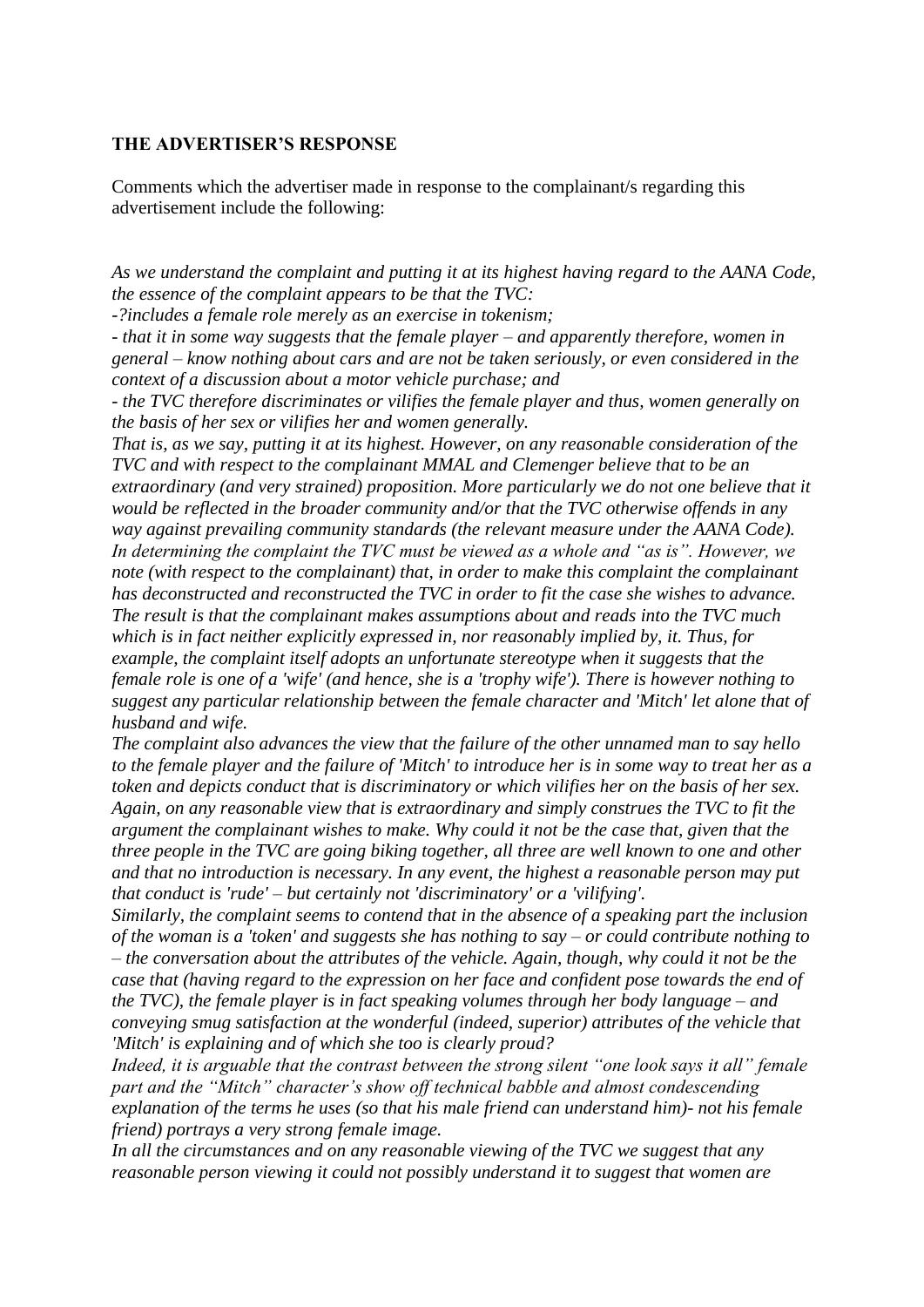*mere 'tokens' in the context of the decision to purchase a motor vehicle or that they have nothing to contribute to a discussion about motor vehicles. Further in that regard, it might be noted that the TVC was one of a number of similarly themed television commercials that together form part of a current MMAL campaign and which include a:*

*(a) Lancer TVC [ATTACH ELECTRONIC VERSION]; and*

*(b) Pajero TVC [ATTACH ELECTRONIC VERSION].*

*When considered in light of the other similar TVC's running in the same campaign, which includes a female player translating the 'tech talk' (Lancer TVC) and a child explaining the features of the Pajero (Pajero TVC), we suggest that to the contrary to the theme underpinning the complaint, MMAL has in fact embraced both sexes (across a range of ages) as knowledgeable ambassadors for its vehicles.*

*In summary therefore, MMAL and Clemenger BBDO do not by this TVC in any way whatsoever, imply, represent or suggest that the female depicted in the advertisement is 'token' and/or that women generally are uninformed about motor vehicles and have nothing to contribute to a discussion about them.*

*For all of the above reasons, MMAL and Clemenger BBDO contend that the TVC does not portray people or depict material in a way which discriminates against or vilifies a person or section of the community [women] on account of their sex. The TVC therefore does not breach section 2.1 of the AANA Code. To the contrary (and for the sake of completeness) MMAL and Clemenger BBDO contend that the TVC is compliant with all aspects of the AANA Code and the Federal Chamber of Automotive Industries Advertising Code (FCAI Code).*

*In producing the TVC MMAL and its agency, Clemenger BBDO, have taken every care to ensure that it complies strictly with the AANA and FCAI Codes.*

*We ensure that all of our advertisements are respectful of the community and all the people in it, particularly given that ultimately they are our customers.*

*There is no breach of the AANA or FCAI Codes and we request that the complaint be dismissed.*

## **THE DETERMINATION**

The Advertising Standards Board ("Board") considered whether this advertisement breaches Section 2 of the Advertiser Code of Ethics (the "Code").

The Board noted the complainant's concerns that the advertisements are offensive and reinforcing sexist stereotypes.

The Board viewed the advertisement and noted the advertiser's response.

The Board considered whether the advertisement was in breach of section 2.1 of the Code. Section 2.1 of the Code states: "Advertising or Marketing Communications shall not portray people or depict material in a way which discriminates against or vilifies a person or section of the community on account of … sex…".

The Board noted the advertiser's response that the advertisement does not in any way, imply, represent or suggest that the female depicted in the advertisement is 'token' and/or that